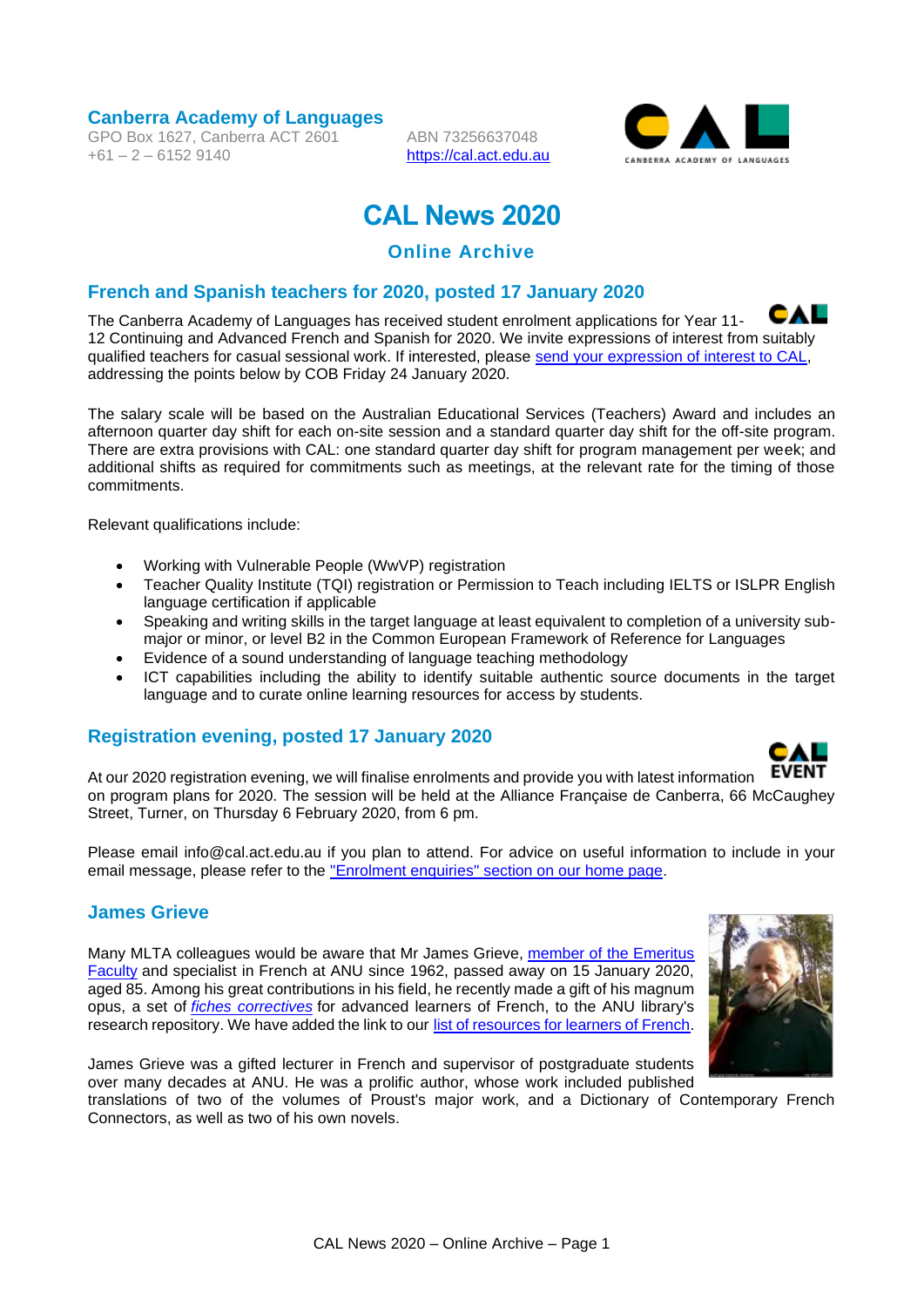## **National Multicultural Festival 2020**

The Languages Showcase at the 2020 National Multicultural Festival (NMF) on the Sunday (23 February 2020) was a great success. Congratulations to the showcase coordinator, Jacqui Malins, who brought together an

engaging and dynamic program involving contacts through Mother Tongue Multilingual Poetry. The venue for the Languages Showcase at Ainslie Place near London Circuit worked well, providing a well-positioned focal point for the event and a setting better suited for creating a photographic record than it was in 2019.





On the Saturday at the 2020 NMF, CAL was at CMAG for an event titled Exploring the World of Languages with the ACT Community Language Schools Association (ACTCLSA) and the ACT Bilingual Education Alliance (ACTBEA), with a colourful display about languages; a list of languages spoken in Canberra; languages competition fliers; and information about language learning and there were languages activities for children at Civic Library.



#### **French Film Festival**

Alliance Française French Film Festival Canberra excellent opening night on Thursday evening, 12 March 2020, with thought provoking film *Hors Normes* ("The Specials"), directed by Olivier Nakache & Éric Toledano, followed by fine French cheeses, wines and charcuterie.

repeh film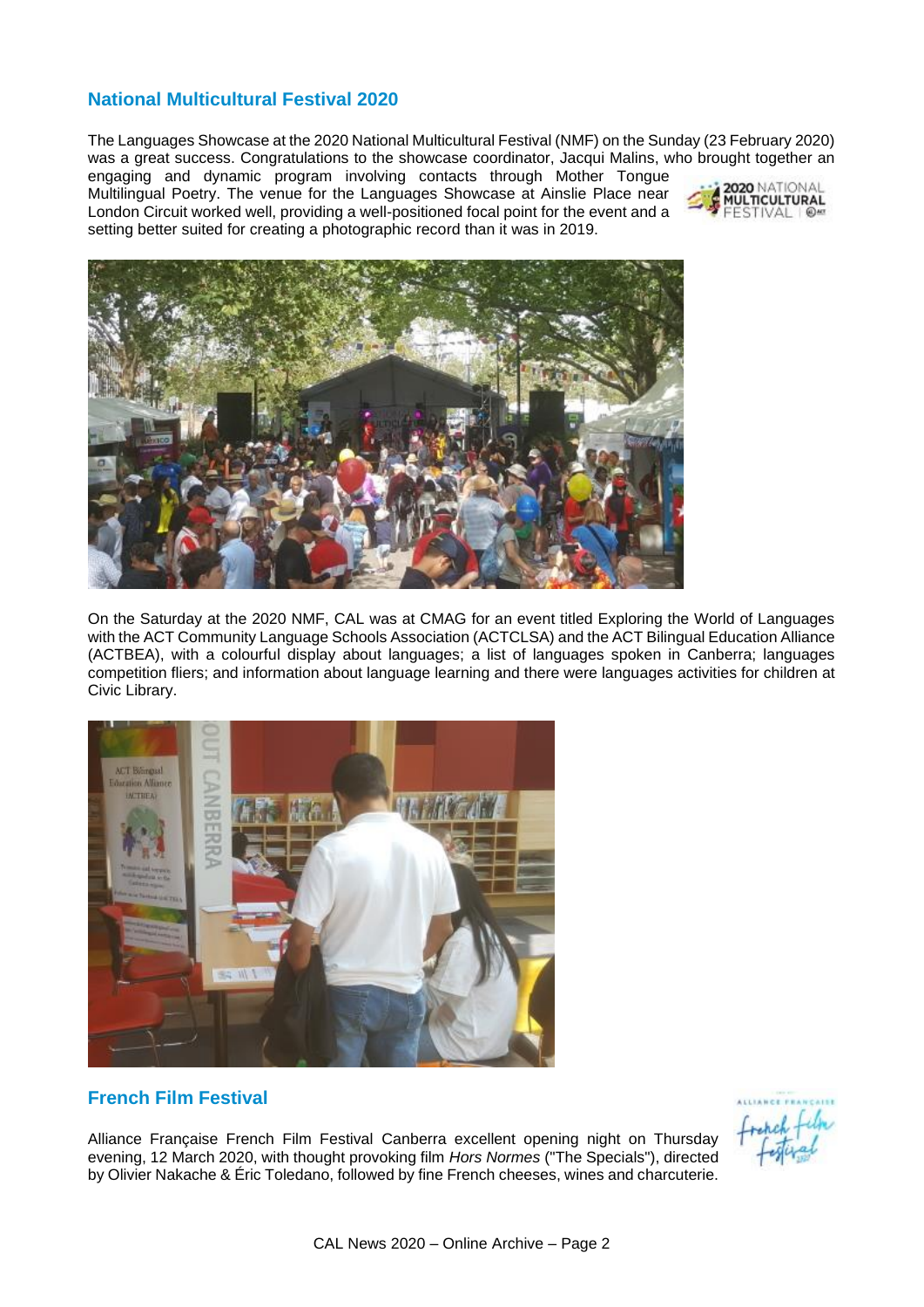# **COVID-19, posted 14 March 2020, updated 26 March 2020**

As the situation evolves with COVID-19 or the Coronavirus, CAL will act on the advice of the ACT Health Directorate, which is available on its website at [https://www.health.act.gov.au/public-health](https://www.health.act.gov.au/public-health-alert/updated-information-about-covid-19)[alert/updated-information-about-covid-19.](https://www.health.act.gov.au/public-health-alert/updated-information-about-covid-19) Based on current advice, we expect that classes will run as normal at the respective venues for each language this coming week. We will post an update if this changes.

Schools may need to adopt online delivery strategies instead of on-site teaching at some time in the near future. Our plan will be that, where possible in our schedule, CAL languages programs will continue to run using our online systems, including Languages.Org.Au and Google Classroom.

Update as of 26 March 2020: CAL lessons are running online via Zoom teleconferencing as of this week and until further advice indicates that physical distancing is no longer necessary.

# **ANU Language Teaching Forums cancelled for Semester 1, posted 16 March 2020**

France, Yanyin, and Wesley have decided to cancel the Language Teaching Forum at ANU for this semester. They will have to see how things proceed. They hope anyone teaching languages currently is able to switch to online and they note that ANU colleagues in Hindi and Sanscrit are currently active in delivering language learning programs online.

# **Information evening webinar, posted 17 March 2020, updated 20 & 26 March 2020**

We will hold a CAL information evening as an online webinar on Thursday 2 April 2020 about our programs. As a precautionary measure based on advice to manage COVID-19 risks, instead of a meeting originally planned at AF Canberra, this will now run as a Zoom online teleconferencing (webinar) session.

To join the meeting, please follow [this Zoom link.](https://us04web.zoom.us/j/278210902?pwd=bllkTnpHZGRJeThSekFrU2cxdkViUT09%3C/a) Meeting ID: 278 210 902 Password: 860286

We will provide information and advice on learning languages in Years 11-12, receiving credit for your languages studies towards the ACT Senior Secondary Certificate and towards the ATAR, and programs offered in Continuing and Advanced Languages.

We have courses in Continuing and Advanced French, German, Spanish and Tamil in 2020. We may also run programs for Indonesian, Italian, Japanese and Korean in 2021 if there are sufficient numbers of students interested.

Our information webinar will be about two potential student intakes:

- programs for the second quarter (Q2) of 2020 and
- programs for 2021

The second quarter of 2020 in our calendar of programs commences in Semester 1 Week 10 of Term 1 and then continues until Semester 1 Week 18 in Term 2. Students in Year 11 who commence in Q2 this year can complete a major in their language course by the end of Year 12.

## **Overview of information from CAL teleconference, posted 2 April 2020**

Now available: [Overview based on the topics from the teleconference](https://cal.act.edu.au/docs/CAL_Information_Evening_2020-04-02_Overview_web_v2.pdf) held on 2 April (see above). Includes:

- CAL course implementation plan 2020-2021
- Learning languages in Years 11-12
- Credit for languages studies with CAL
- Programs offered
- Enrolment process
- Resources
- The main repository
- More information where available
- Contact details

#### **Canberra Region Languages Forum Updates, January & April 2020**

[Canberra Region Languages Forum update April 2020](https://cal.act.edu.au/docs/Languages_Forum_Update_April_2020.pdf) has been sent out to subscribers by the Convener, Dr Mandy Scott. Brief overview:







**FVFNT** 

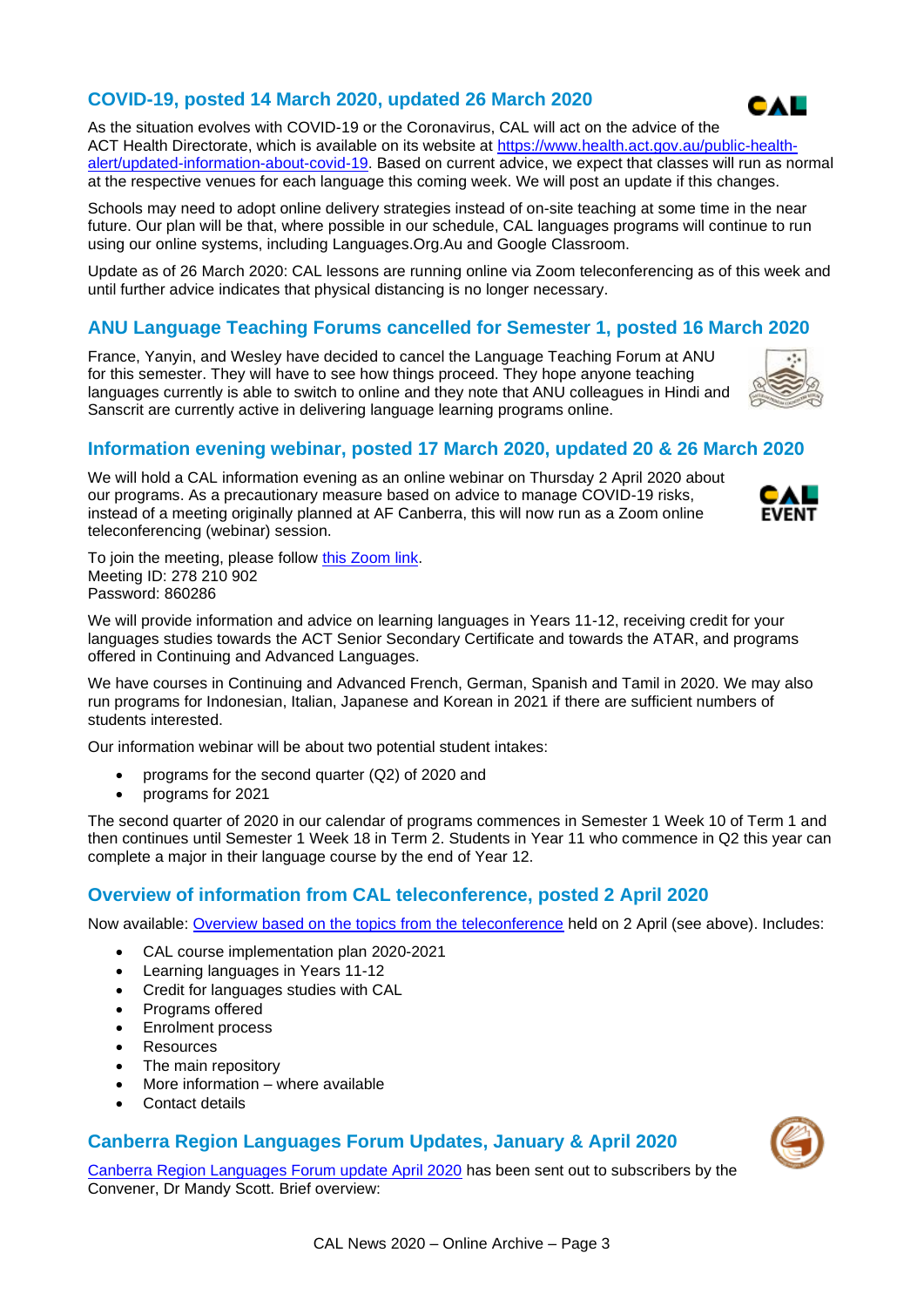- Languages and emergency planning and response
- Opportunities for online language learning and language practice
- Mother Tongue multilingual poetry
- Results of the Languages at the Festival Competition
- Update on the Independent review on investment in ACT community language schools
- International Conference on Community/heritage Language Education at University of Sydney postponed until 2021.

Mandy also previously sent out [the Canberra Region Languages Forum update for January 2020.](https://cal.act.edu.au/docs/Languages_Forum_Update_January_2020.pdf)

- Language focussed events at the Multicultural Festival in Civic in February 2020
- Opportunities for language learning and practice
- Bilingual story times in over 12 languages at ACT libraries throughout 2020
- Canberra Academy of Languages seeks French and Spanish teachers
- Community languages education news
- International conference on community/heritage language education in Sydney, Thursday to Saturday 2 - 4 July
- Summary of languages policies in the ACT
- Podcasts (Tongue-Tied and Fluent; Language Chats Podcast)

The Canberra Region Languages Forum Updates can also be accessed electronically [here.](http://canberralanguages.blogspot.com/p/forum-updates.html)

## **Delivery of CAL programs in Term 2, posted 12 May 2020**



CAL

Broadcast emails went out to CAL teachers, students and parents at the end of Term 1 and again yesterday to keep everyone informed about current exceptional circumstances with COVID-19 and the arrangements to reduce risks associated with it. We thank our teachers, students and families for their constructive and flexible engagement with new modes of delivery for our programs.

It became known to us in the last week of Term 1 that Chromebook tablets provided by Education Directorate were unable to run Zoom teleconferencing software. We therefore transitioned to using Google Meet for online classes, which is an effective teleconferencing tool and is superior in its functionality compared with its predecessor, Google Hangouts. If you have questions, please let us know and we will provide you with any assistance we can.

Google Classroom is now even more important for our students because we have moved from 50% online delivery to 100% for the time being. Some of you have referred to our student guide for Google Classroom. This has been updated recently with some additional information about accessing your CAL Google Cloud accounts. The document is linked from the [Programs page](https://cal.act.edu.au/programs.htm) on CAL website under the sub-heading Curriculum Resources. An additional guide was posted there during the break about Google Meet. Please let us know any questions or suggestions you may have in relation to our help documentation.

It is planned that classes will continue online for at least the initial weeks in Term 2. Overviews for Q2 (the second half of Semester 1), which commenced in the last week of Term 1, have been posted to each of the four class pages on Languages.Org.Au. These provide a summary of the week-to-week program. Weekly updates are also posted to the CAL Google Classroom portal for each of the language programs with details of current work and resources. It is important that everyone attends to all of the set work and keeps up with the schedule. This is particularly helpful in managing your workload towards the end of semester.

Important dates in the events schedule for this term include the speaking assessment task (AT3) and the writing assessment task (AT4). These will take place in Weeks 15 and 17 respectively, as listed on the [Events page](https://cal.act.edu.au/events.htm) on CAL website. The assessment task descriptions for these were published on the class pages on Languages.Org.Au today. Another event later in the year, the follow-up information evening for families considering enrolment for students in 2021, will be held on Thursday 24 September.

#### **Assessment tasks, update on venues, posted 29 May 2020**



Our speaking tasks are taking place this week (Week 15) and our writing tasks will take place in Week 17. For more details, please refer to the unit outlines for each language, to the assessment task descriptions,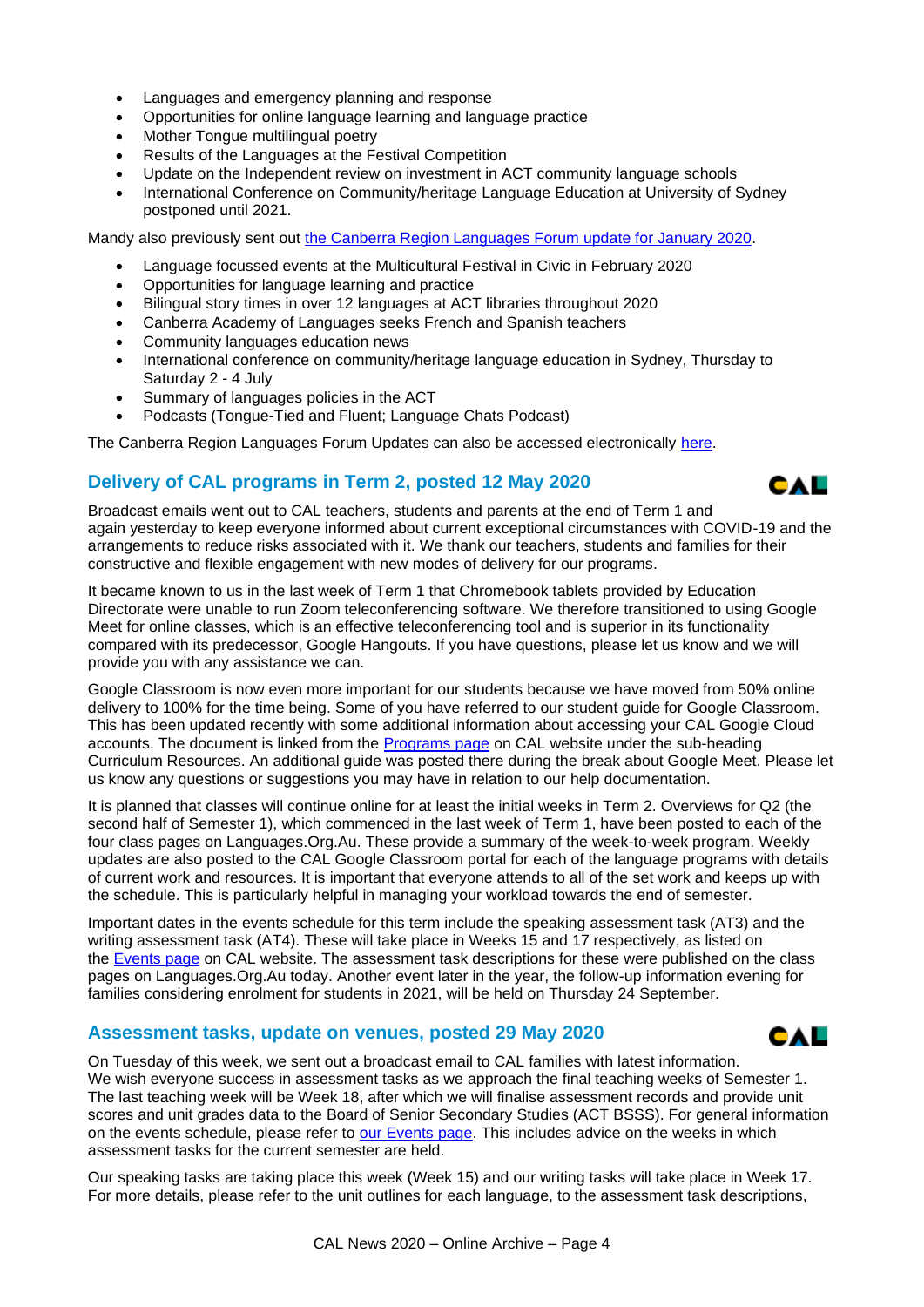and to information posted by class teachers to CAL Google Classroom and CAL Google Drive for each language. Assessment rubrics are available on [our Programs page.](https://cal.act.edu.au/programs.htm) Scroll down to the "Assessment rubrics" sub-heading; or use the browser "find" function to locate the rubrics. They are based on, and adapted from, the achievement standards in the BSSS course documents.

Our classes will continue online for this week. There may be a change from next week, depending on decisions by our venues to open their buildings again for classes. For consistency and clarity in communication, a decision by CAL will be taken in relation to all of our language classes. We will advise as soon as information is available about a move back to on-site teaching.

# **ACTBEA Taste of Languages Competition 2020, posted 4 June 2020**

Open now - a free fun ACT Bilingual Education Alliance competition inviting students from pre-school to Year 12 in the Canberra area to tell us about a favourite dish or special family meal that involves a language other than English. Four age categories, and first prize of \$100 for each. Closing date 1 September

2020. Follow the links to the [Taste of Languages 2020 competition flier](https://cal.act.edu.au/docs/ACTBEA_Taste_of_Languages_2020_flier.pdf) and the [student declaration form](https://cal.act.edu.au/ACTBEA_Taste_of_Languages_2020_student_declaration_form.docx) for more details or visit [the News page on ACTBEA website.](https://cal.act.edu.au/%3Chttps:/actbilingual.weebly.com/news.html)

# **Update on CAL program arrangements - Weeks 17-18, posted 9 June 2020**

This week (Week 17) is the scheduled week for the final assessment task in CAL languages programs. The task is an enquiry-based writing task. Students should by now have advised their  $\Box$ teachers of the topic they have selected and should have drafted, or should be in the process of drafting, the question they will address. They should also identify source documents and/or audio or video sources, depending on the details in their assessment task descriptions for their language program.

The assessment task descriptions are available via links from class pages on Languages.Org.Au. Students should also take note of any additional information from class teachers about requirements for the assessment task, such as what to bring to class on the day.

Classes will resume at our venues this week – French, German and Tamil at the Alliance Française, 66 McCaughey Street, Turner and Spanish at the Latin-American Cultural Centre, 28 Astrolabe Street, Red Hill. Our COVID-19 safety plan was published today in anticipation of our first classes on-site tomorrow evening. It is available on a link from the [Policies section of our Programs page.](https://cal.act.edu.au/programs.htm#policies)

Next week (Week 18) will be the final week of programs for this semester. Along with ACT secondary colleges, CAL staff will then be processing results and other requirements for the ACT Board of Senior Secondary Studies. There will be no classes in Weeks 19-20 this semester.

Best wishes to all.

#### **100 followers on Facebook, 10 June 2020**

As of 10 June 2020, we had 100 followers on our Facebook page. We thank followers for their interest in our work, our programs and our charter. A social media presence helps to underpin what we can do to expand opportunities for senior secondary students in the Canberra region to continue their learning of languages and to gain recognition for their studies; and to maintain active partnerships with other organisations in languages advocacy.

## **Update for commencement of Semester 2, posted 21 July 2020**

CAL languages programs in French, German, Spanish and Tamil for Semester 2 of 2020 are commencing this week.

Venues will be as follows at this stage, subject to advice on COVID:

- CAL French: Alliance Française, Wednesdays, 5 pm to 7 pm
- CAL German: Alliance Française, Thursdays, 6 pm to 8 pm
- CAL Spanish: Latin-American Cultural Centre, 5 pm to 7 pm
- CAL Tamil: Teleconference for now, Fridays; 5 pm to 7 pm.

Class pages for Semester 2 have been published on Languages.Org.Au (https://languages.org.au/). Please use the top navigation bar to access the home page for your language and then select the link to this semester's class page. Details on each class page include:

- Unit outline for the semester
- Overview for the third quarter-year (Q3 which equates to Weeks 1-8 of Term 3)



**ACT Bilingual Education Alliand** upports multilingualism in the Capb



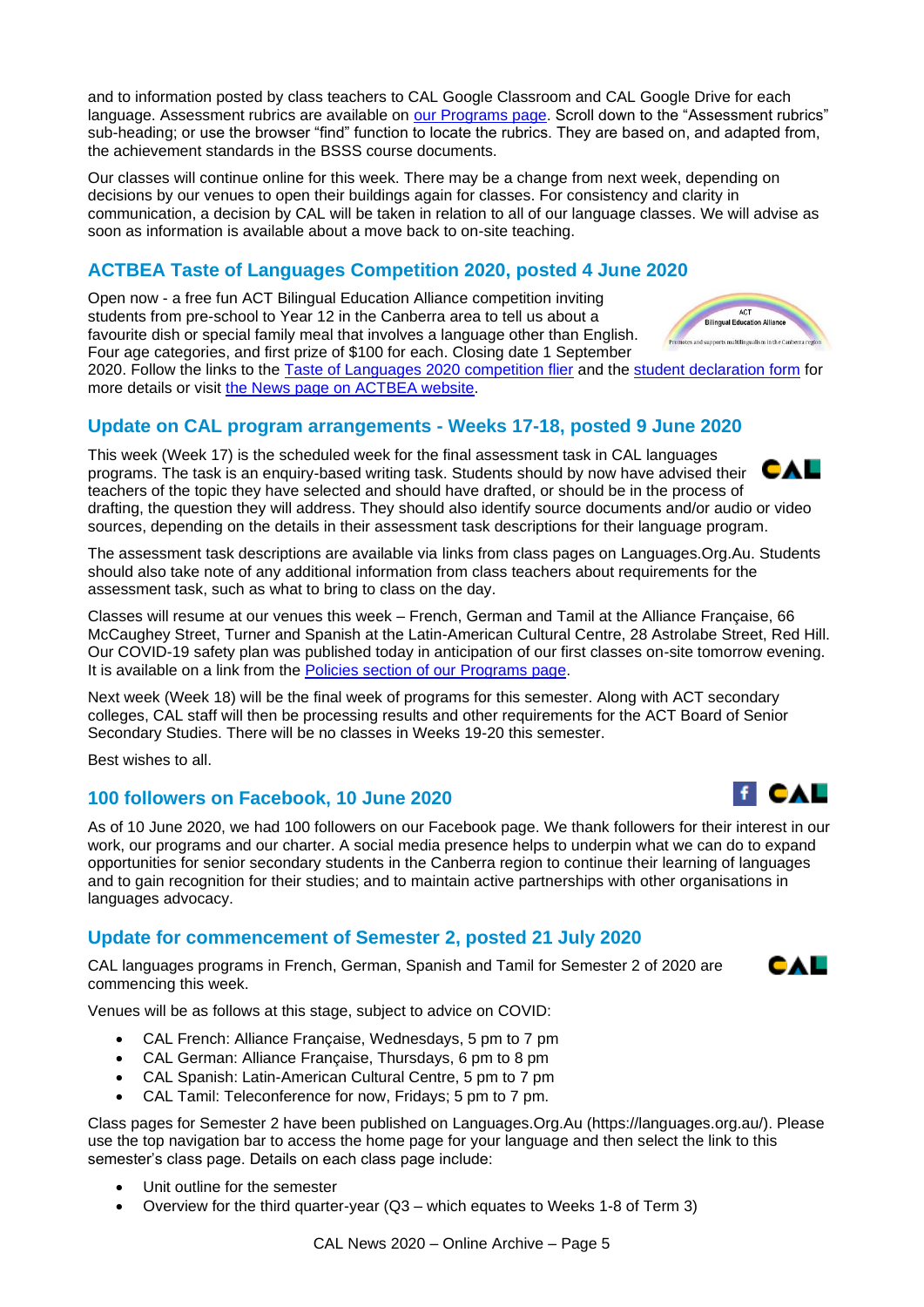- Advice for the listening and reading assessment tasks, which will take place in Q3
- A link to assessment rubrics

On the events page on CAL website (https://cal.act.edu.au/events.htm), scheduling has been added for the four assessment tasks for Semester 2. These are flagged with an icon as shown below to enable quick visual navigation to the assessment tasks. The assessment tasks are scheduled as follows:

- Listening (enquiry-based): Week 6
- Reading (test conditions): Week 8
- Speaking (enquiry-based): Week 14
- Writing (test conditions): Week 16

It is important that everyone keeps a regular check on CAL emails from class teachers and on information that will progressively be updated on Languages.Org.Au and on Google Classroom – including the weekly set work, which forms part of our attendance record required for students to receive unit credits each semester.

Best wishes to all for a successful semester.

#### **CAL Information Evening about programs for next year, posted 6 August 2020**

Our information evening about programs for 2021 will be held on Thursday 24 September 2020, from 6 pm, via teleconference, based on COVID advice. Please [let us know with an email to](mailto:info@cal.act.edu.au)  [info@cal.act.edu.au](mailto:info@cal.act.edu.au) if you are planning to attend and we will provide you with the meeting link. We will provide information and advice on



- Learning languages in Years 11-12 and early access options for high school students
- Receiving credit for your languages studies towards the ACT Senior Secondary Certificate and towards the ATAR, and
- Programs offered in Continuing and Advanced Languages.

We are providing courses, recognised by the ACT Board of Senior Secondary Studies, in French, German, Spanish and Tamil in 2020. We may also run programs for Arabic, Indonesian, Italian, Japanese and Korean in 2021 if there are sufficient students interested and if qualified teachers are available. Students may enrol at Continuing and Advanced levels. As outlined on our [Programs page,](https://cal.act.edu.au/programs.htm) Beginning courses are not currently offered by CAL.

## **Teacher of languages, possible roles for 2021, posted 7 August 2020**

For 2021, in addition to our current programs, depending on uptake and teacher availability, we may run programs in Arabic, Indonesian, Italian, Japanese and Korean. We invite expressions of interest from suitably qualified teachers for casual sessional roles next year. If interested, please [send your](mailto:info@cal.act.edu.au)  [expression of interest to CAL,](mailto:info@cal.act.edu.au) addressing the points below.

The salary scale will be based on the Australian Educational Services (Teachers) Award and includes an afternoon quarter day shift each weekly on-site session and a standard quarter day shift each week for the offsite program. We include extra provisions, with one standard quarter day shift for program management each fortnight and one standard quarter day shift for each assessment task. Also included are additional shifts as required for commitments such as meetings, at the relevant rate for the timing of those commitments.

Relevant qualifications include:

- Working with Vulnerable People (WwVP) registration
- Teacher Quality Institute (TQI) registration or Permission to Teach including IELTS or ISLPR English language certification if applicable
- Speaking and writing skills in the target language at least equivalent to completion of a university submajor or minor, or level B2 in the Common European Framework of Reference for Languages
- Evidence of a sound understanding of language teaching methodology
- ICT capabilities including the ability to identify suitable authentic source documents in the target language and to curate online learning resources for access by students.

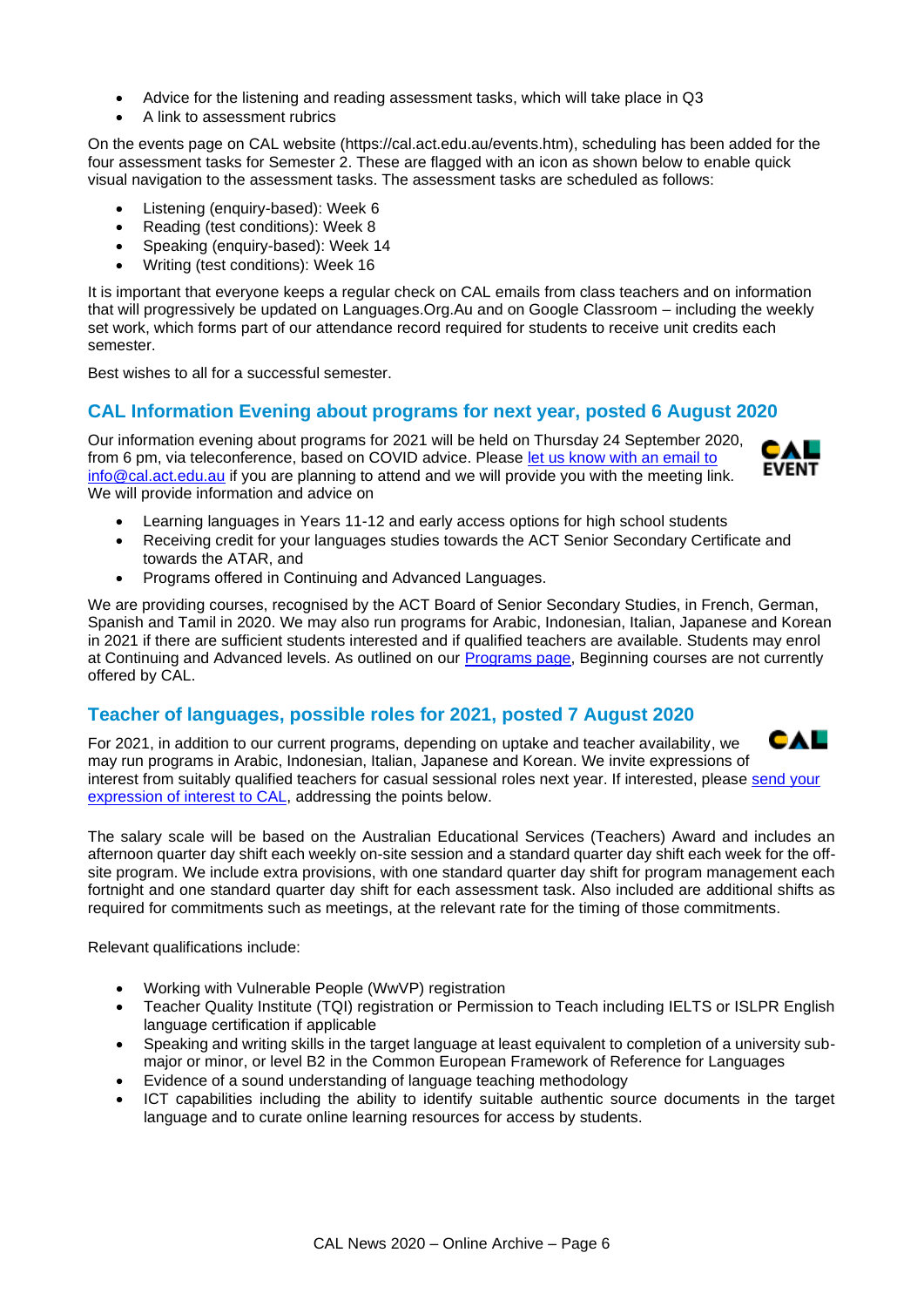## **CAL Information Evening update, posted 14 August 2020**

Our information evening on Thursday 24 September 2020 will be held as a teleconference from 6 pm. Details about the agenda are outlined in our previous post from 8 August, below. If you would like to receive the link for the online meeting, please send us a note to [info@cal.act.edu.au.](mailto:info@cal.act.edu.au)

Meanwhile, general information about our plans for 2021 can be found via links [on our home page](https://cal.act.edu.au/index.htm) to our current flier and Q&A/overview, which are updated regularly. In coming weeks, we will also post a series of video clips about our programs. These will also be available via links from our home page.

October postscript - [briefing notes](https://cal.act.edu.au/docs/CAL_Information_Evening_2020-09-24_Briefing.pdf) are now available from this event.

# **ANGLS Conference, 17 August 2020**

The Australian Network of Government Language Schools (ANGLS) holds an annual conference, hosted by schools on a roster basis, with the meetings generally held in a different state each year. Last year, CAL hosted the conference in Canberra, as reported in the [CAL](https://cal.act.edu.au/docs/Convener_Report_CAL_2019.pdf)  [Convener's report for 2019](https://cal.act.edu.au/docs/Convener_Report_CAL_2019.pdf) This year's conference was hosted by the Darwin Languages Centre as a teleconference for COVID safety reasons.

Participants in the event were, in alphabetical order by jurisdiction, the following:

- ACT Canberra Academy of Languages
- Northern Territory ‐ Darwin Languages Centre & Alice Springs Language Centre
- NSW Saturday School of Community Languages & NSW School of Languages
- Queensland Cairns School of Distance Education and Capricornia School of Distance Education Rockhampton
- South Australia SA School of Languages (the SA Open Access Centre was unable to participate this year because of a conflicting commitment)
- Victoria ‐ Victorian School of Languages

As part of the CAL presentation for the online conference, we posted a video clip by CAL students in each of the languages we are currently running, French, German, Spanish and Tamil. We would like to thank our students for their valuable and thoughtful contributions in discussing their experiences and purposes as language learners.

## **Languages Forum update, posted 18 August 2020**

[Canberra Region Languages Forum update August 2020](https://cal.act.edu.au/docs/Languages_Forum_Update_August_2020.pdf) has been sent out to subscribers by the Convener, Dr Mandy Scott. Brief overview:

- ACT the first Australian Parliement to begin each sitting day in an Indigenous language
- Independent review on investment in ACT community language schools
- Taste of languages competition
- Canberra Academy of Languages (CAL) Information Evening
- National Centre for Australian Children's Literature
- Free webinars with NSW Federation of Community Language Schools
- Statement of COmmitment and Collaboration between Department of Education and Ethnic Schools' Association of South Australia
- Inspiring presentation by Dr Maria Gindidis of Monash University, Victoria, for one of the webinars organised by the NSWFCLS
- Western Australia Languages Week
- Spotlight on languages in times of crisis COVID and health advice
- National Indigenous Language Report published 27 July 2020
- Closing the Gap Agreement, released 6 August 2020

#### **Teacher of CAL Advanced German for Term 4, posted 26 August 2020**

We invite expressions of interest from suitably qualified teachers for a casual sessional role teaching our CAL Advanced German class in Term 4 of 2020. If interested, please send your expression of [interest to CAL,](mailto:info@cal.act.edu.au) addressing the points below.

The salary scale will be based on the Australian Educational Services (Teachers) Award and includes an afternoon quarter day shift each weekly on-site session and a standard quarter day shift each week for the off-site program. There are extra provisions, with one standard quarter day shift for program management





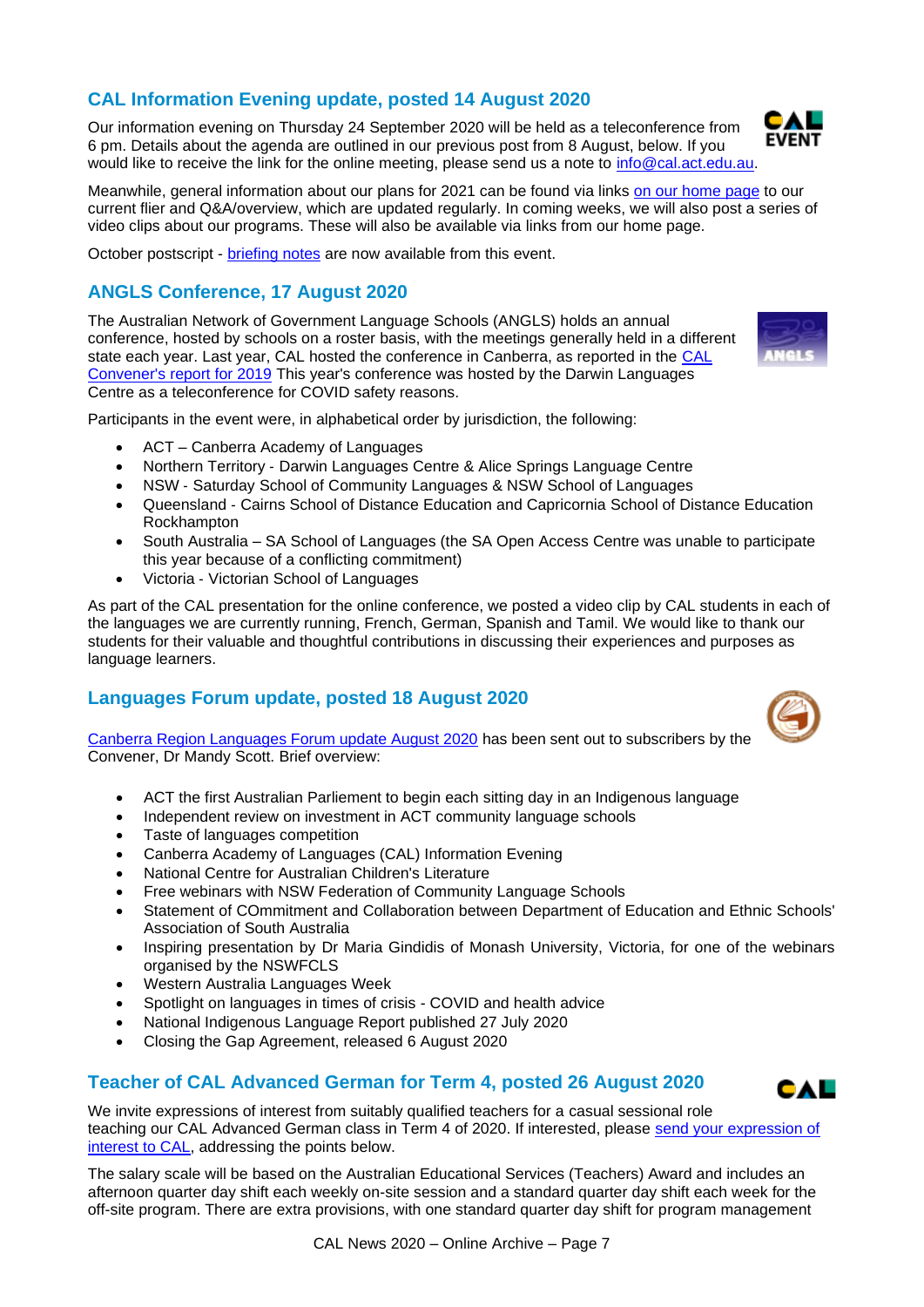each fortnight and one standard quarter day shift for each assessment task. Also included are additional shifts as required for commitments such as meetings, at the relevant rate for the timing of those commitments.

Relevant qualifications include:

- Working with Vulnerable People (WwVP) registration
- Teacher Quality Institute (TQI) registration or Permission to Teach including IELTS or ISLPR English language certification if applicable
- Speaking and writing skills in the target language at least equivalent to completion of a university major, or level C1 in the Common European Framework of Reference for Languages
- Evidence of a sound understanding of language teaching methodology
- ICT capabilities including the ability to identify suitable authentic source documents in the target language and to curate online learning resources for access by students.

## **CAL Information Evening September 2020**

We will hold a CAL information evening on Thursday 24 September 2020 about our planned programs for 2021. The session will be held either at the Alliance Française de Canberra, or if advice from ACT Health is to avoid meetings of this type, then the session will run via Google Meet as an online teleconference. In the event of a teleconference format, the meeting details will be posted to the Events page on CAL website.

We will provide information and advice on learning languages in Years 11-12, receiving credit for your languages studies towards the ACT Senior Secondary Certificate and towards the ATAR, and programs offered in Continuing and Advanced Languages.

We are offering courses in Continuing and Advanced French, German, Japanese, Spanish and Tamil in 2021. We may also run programs for Italian and Korean in 2021 if there are sufficient numbers of students interested.

Students commencing in 2021, if they have previously completed any senior secondary studies in languages, will need to ensure that their prior studies do not duplicate any units in which they intend to enrol. The CAL course implementation plan is the same for all our planned modern languages courses in 2021 and 2022:

- 2021 Semester 1: The Changing World
- 2021 Semester 2: Diverse Perspectives
- 2022 Semester 1: The Individual
- 2022 Semester 2: Society and Community

#### **National Survey of Languages Teachers, posted 27 August 2020**

Teachers of languages in schools or community language centres are encouraged to participate in a survey to contribute their experiences of the teaching of languages. The

survey data will be used to inform the development of a national picture of the current situation of languages education across Australia, including the teaching of Community Languages and Aboriginal and Torres Strait Islander languages.

This data collection is part of a project being conducted by the Australian Federation of Modern Language Teachers Associations (AFMLTA) for the Australian Government Department of Education, Skills and Employment that will inform future policy design for languages education in Australia.

There will be a series of three teacher surveys implemented across 2020. [Teacher Survey 1](https://nlps.afmlta.asn.au/) is now open.

## **Community consultations on role of community language schools in Canberra, posted 28 August 2020**

A [community consultation](https://cal.act.edu.au/docs/Invitation_Community_Language_Schools_Consultations.pdf) is to be hosted in September by the ACT Multicultural Advisory Council and the Strategic Development Group. The consultations will be held on 22 September 2020 from 9 am to 11 am and on Wednesday 23 September

from 3 pm to 5 pm, in the Thero Notaras Multicultural Centre, 180 London Circuit, Canberra. Please register by Wednesday, 16 September to [communityparticipation@act.gov.au.](mailto:communityparticipation@act.gov.au)





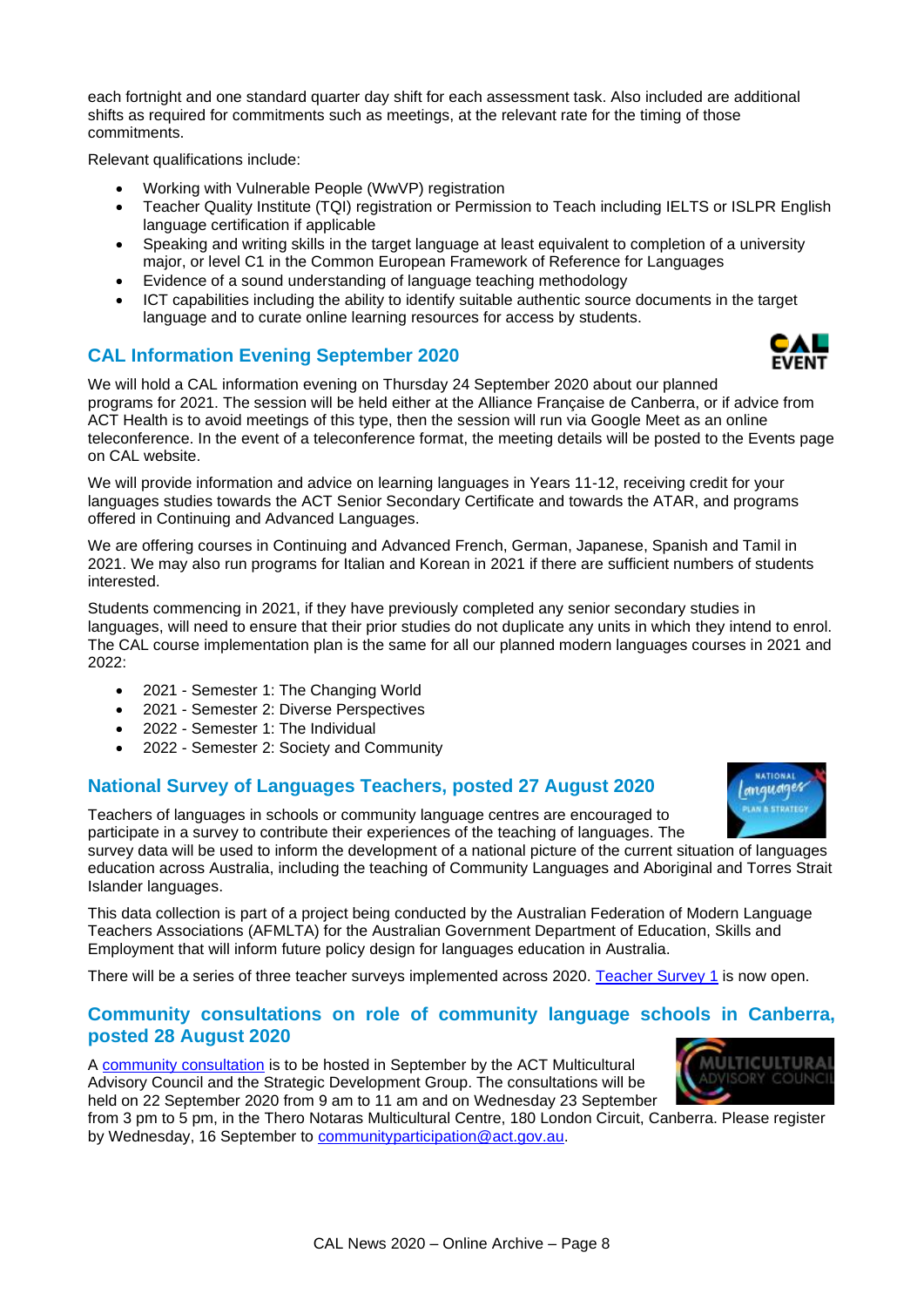# **Commencement – Term 4, posted 14 October 2020**

Welcome back after the spring break. Term 4 commences this week, which is also the second week of CAL's Q4 programs for each language. Venues for classes will remain as they were

during Term 3, with French and German on-site at AF Canberra, Spanish at the Latin-American Cultural Centre, and Tamil initially online. Later this term, we also anticipate that Tamil classes will resume on-site at AF Canberra.

Online parent-teacher-student meetings to review the third quarter year (Q3) in CAL languages programs will be held on the evening of Tuesday 20 October 2020 between 5:30pm and 7:30pm or other times by arrangement (there may be a change for Tamil, depending on communication facilities).

We will again use an automated scheduling process for the interviews through Google Calendar, as we did last time. Your class teacher will send you a link to select a time in Google Calendar (https://calendar.google.com). After you do that, your class teacher will send you an invitation for your online meeting, which will be held via Google Meet.

Best wishes to all for Term 4.

TASTE OF LANGUAGES AWARDS Thes Notarios Melboutsuid Cent<br>Manday a November 1998

## **Call for expressions of interest to perform at NMF 2021**

#### Updated 21/10/2020

Planning is under way for the Languages Showcase for the 2021 National Multicultural Festival. It will take place on Sunday 21 February 2021. At this stage, the planning has to be tentative, because we don't know what COVID-19 conditions will be at that time. The total length of the Languages Showcase program will be two hours at maximum and it may be as short as one hour. Numbers of performers should be kept at a level to enable suitable distancing on a medium sized stage.

The focus will be on performances by local participants. Please send expressions of interest to info@cal.act.edu.au with cc to languagesact@gmail.com, indicating approximate proposed number of participants and the nature, in a few words or a short paragraph, of the proposed performance item. Expressions of interest are requested by COB Friday 23 October.

## **Taste of Languages awards event, 2 November 2020**

A highlight of the year for our partner organisation, ACT Bilingual Education Alliance (ACTBEA), was the Taste of Languages competition, which concluded on 1 September. School age children and young people were invited to choose a favourite meal or dish which involves another language, then make a short video and write a short piece about it. There were four age categories from preschool through to college.

The activity was highly successful, with multiple entries in every age category. We were pleased that the outgoing Minister for Multicultural Affairs, Chris Steel, was able to speak and present awards at the prize-giving event on 2 November 2020.





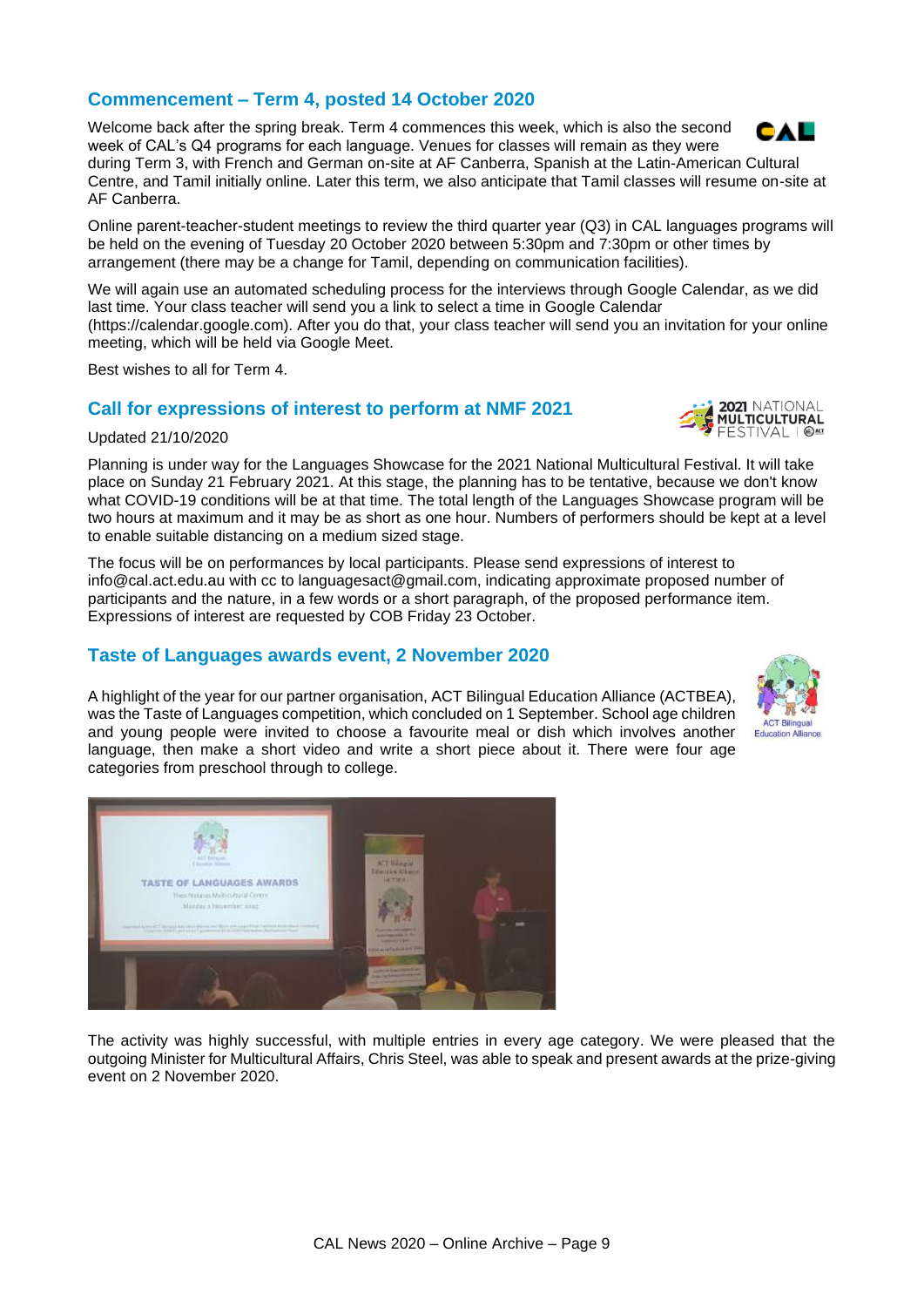

## **Teacher of Japanese for 2021, posted 25 November 2020, updated 30 November 2020**

We have reached the target number of possible students to commence a CAL Japanese program in 2021. We have invited expressions of interest from suitably qualified teachers - see the news item from 7 August below.

Because there may be students who enrol for the advanced course in Japanese in this class, the teacher's speaking and writing skills in Japanese for this role should at least equivalent to completion of a university major.

Expressions of interest are requested by close of business Friday 11 December 2020.

# **CAL German visit to Laros Technologies, posted 28 November 2020**

On Thursday 19 November, for their final face-to-face session in 2020, the CAL German class visited Laros Industries in Fyshwick. The company name is an anagram of the word "Solar". Laros specialises in sustainable building design. Their principal suppliers include firms in Germany and

Austria. Discussion during the visit was almost exclusively in German. On returning to the class venue, there was a lively discussion on the insights gained. We greatly appreciate the generosity and interest of Michael Kingsland in facilitating the visit.

## **CAL 2020 End of Year Ceremony**

Our end of year ceremony is being held at the Alliance Française de Canberra on Tuesday 15 December 2020 from 2:30 to 3:30 pm. We have a maximum capacity of 50 for the event for COVID safety reasons. Seven students are graduating in Year 12 – two each in French, German and Tamil,

and one in Spanish. Our Year 12 students will receive certificates of completion presented by VIP guests representing their day schools, and the Convener will speak briefly in reviewing this year's programs and events. Registration required via rsvp response to email invite.

## **Languages Forum December 2020 update, posted 8 December 2020**

[Canberra Region Languages Forum update December 2020](https://cal.act.edu.au/docs/Languages_Forum_Update_December_2020.pdf) has been sent out to subscribers by the Convener, Dr Mandy Scott. News items in this update:

- Canberra Languages Network (CLN)
- Languages at ANU
- Call for nominations for Patji-Dawes Language Teaching Award
- Taste of Languages Competition
- Canberra Academy of Languages programs for 2021
- ACT Community Language Schools
- Government of Japan award for ACT language educator
- Importance of languages in global context
- Role of languages in a multicultural society
- National Languages Plan and Strategy



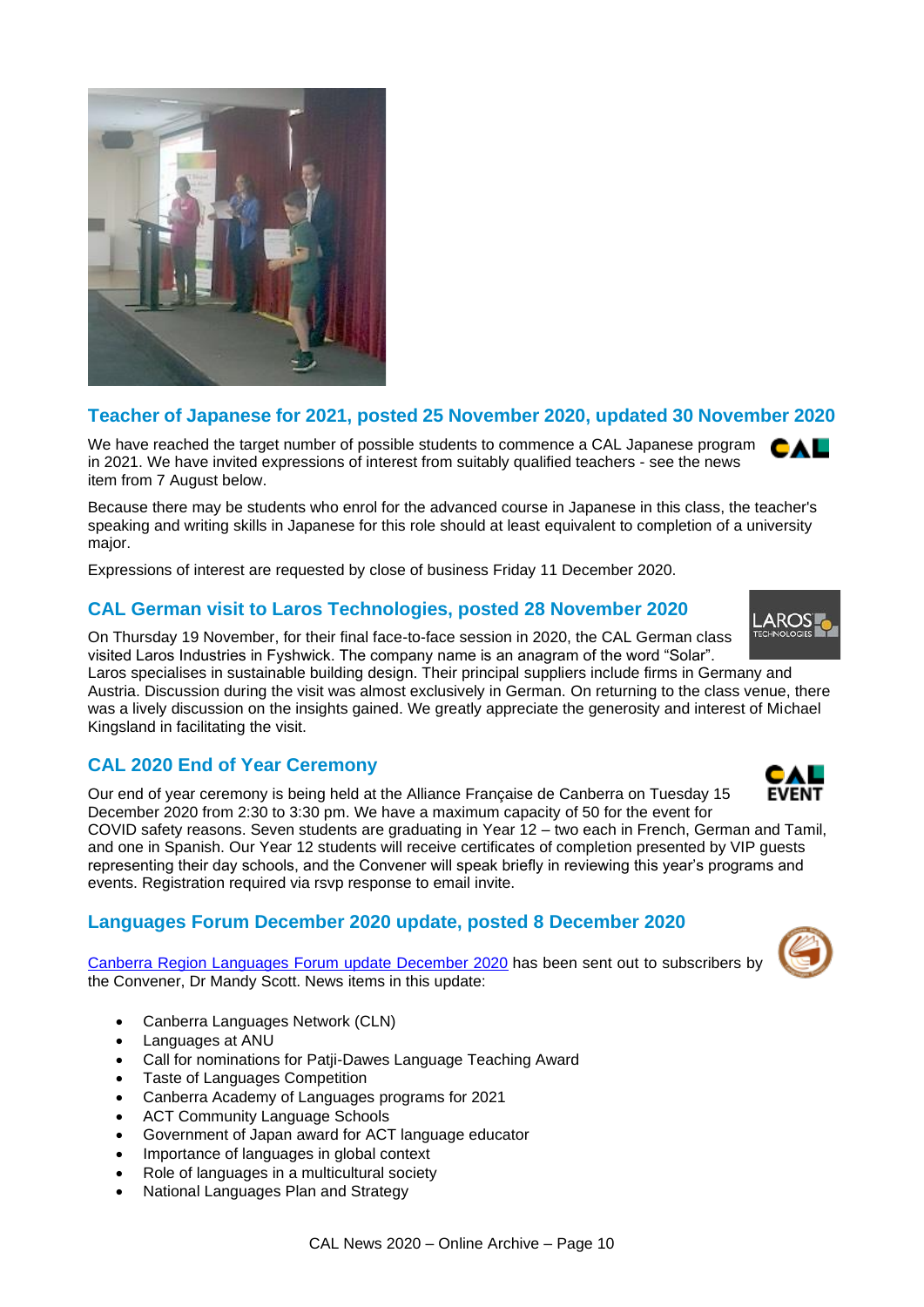## **CAL 2020 End of Year Ceremony – update, 17 December 2020**



We thank all who participated in our End of Year Ceremony for 2020, including five of our seven graduating Year 12 students are graduating in Year 12 (one was interstate and another had work commitments), representatives of students' day colleges, CAL teaching staff and advisory panel, family members of the graduating students, and friends of CAL from a wide range of contexts, including Lena Britton, Leader of the French Teachers' Network, Embassy Secretary Dario Polski from the Embassy of the Argentine Republic and Principal Wendy Cave from Ainslie Primary School.

Sarah and Declan received their certificate of completion in French, presented by Principal Julie Murkins from Lake Tuggeranong College and Sarah received her DELF certificate of proficiency in French from Floriane Henneaux, coordinator of programs at the Alliance Française; Martin received his certificate of completion in German, presented by Languages Coordinator Rosslyn Phillips from Dickson College; and Ashivinie and Nivedha received their certificates of completion in Tamil, presented by Principal Kerrie Grundy from Narrabundah College.

The welcome was provided by Alliance Française Director Nancy Ford-Waites and the acknowledgment of country by Convener of the Canberra Region Languages Forum, Dr Mandy Scott. Frank Keighley, CAL Convener, spoke briefly in reviewing this year's programs and events and copies of the full [convener's report](https://cal.act.edu.au/docs/Convener)  [for 2020](https://cal.act.edu.au/docs/Convener) were provided to those attending. Class teachers and graduating students spoke during the presentations. As our Tamil teacher mentioned, ours were the first ever Year 12 graduates in the ACT to do the new ACT Tamil program and CAL was the only provider in the ACT running it this year. CAL Patron, Dennis Flannery, provided closing remarks. Thanks to colleagues at the Alliance Française de Canberra for refreshments provided after the ceremony. For more photos from the event, please visit the [CAL Facebook](https://www.facebook.com/CanberraAcademyOfLanguages)  [page.](https://www.facebook.com/CanberraAcademyOfLanguages)